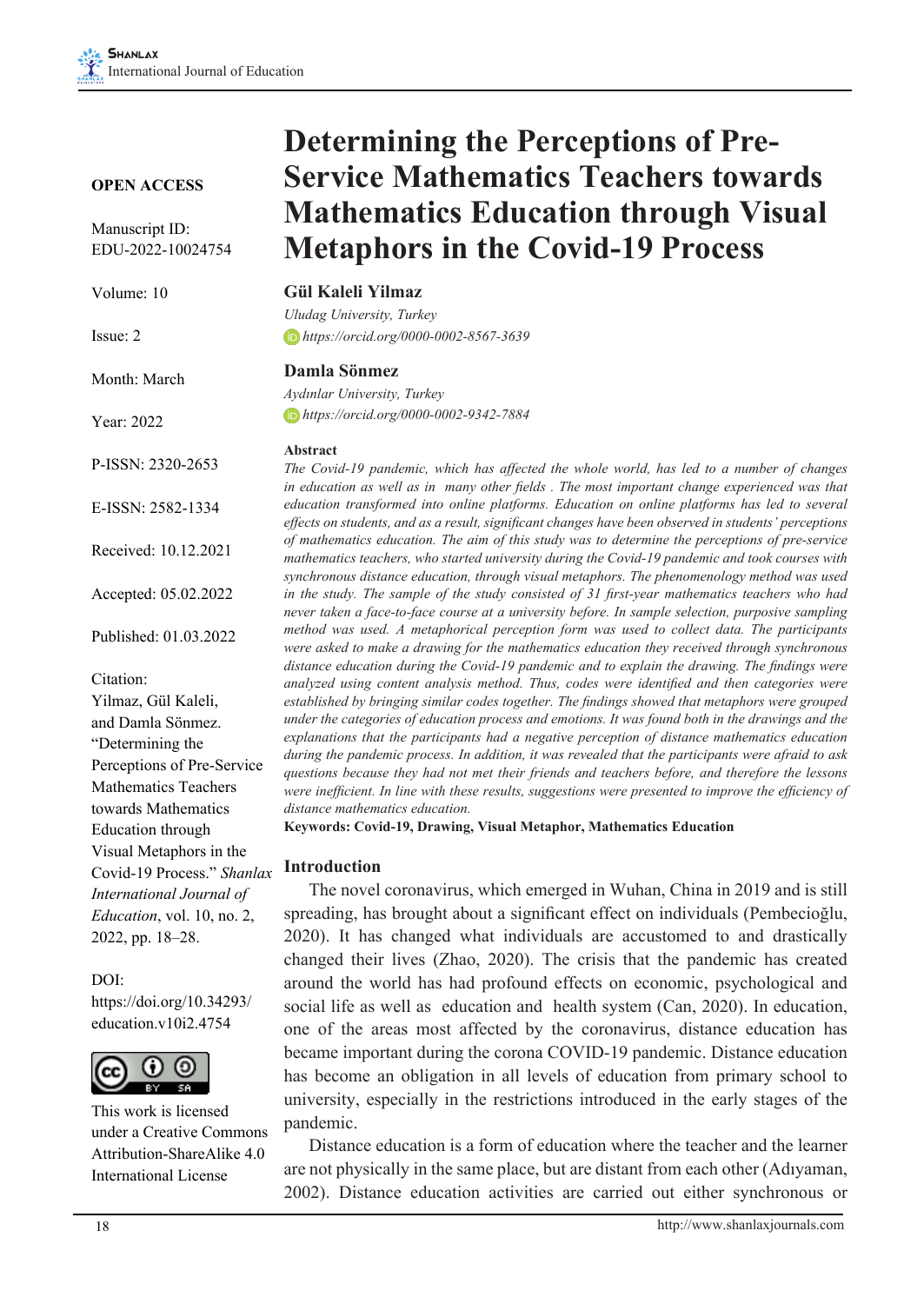asynchronous. Synchronous education is an environment where students and teachers interact with each other in different places at the same time and thus it enables mutual communication. Asynchronous education, on the other hand, do not take place in the same place and at the same time and thus there is no communication between the student and the teacher. Instead, the documents required for the course are shared with the student on the internet and the instruction is carried out free from interaction (Yorgancı, 2015). With the pandemic, synchronous distance education has gained importance and new tools have been introduced. Especially in tertiary education, different synchronous distance education tools such as Zoom, Google Meet, Adobe Connect have been frequently used. With the education carried out through these tools, the loss of student attraction and participation have been relatively eliminated. Studies on the effectiveness of distance education have revealed that during the distance education process, students were not able to benefit from the educational activities due to problems such as lack of proper technological tools, lack of internet connection or limited internet connection (Bakırcı, Doğdu and Artun, 2021; Keskin and Özer Kaya, 2020). Similar to other courses, mathematics courses were carried out through simultaneous distance education tools. In this process, while some students benefited from the lessons, others did not. Distance mathematics education in the period when schools were closed, aimed at enabling students to benefit from all educational activities, preventing them from leaving school and providing equal opportunity (Bayburtlu, 2020; Şen, 2021). However, in many studies, it has been revealed that students have negative attitudes towards mathematics lessons conducted through synchronous distance education (Demir, 2020) and that students did not benefit from the lessons (Tican and Toksoy Gökoğlu, 2021). Students' perceptions of distance education play an important role in these negative attitudes. Therefore, in order to make distance education more effective, the negative perceptions of the students should be identified clearly and removed. One of the effective tools to determine perceptions is metaphors.

The word metaphor originates from the combination of the ancient Greek words "meta"

(to transfer) and "phrein" (to carry) (Cebeci, 2013). In Turkish, it means analogy and skewing (Aydın, 2006). Metaphor can be defined as a correct match from a source domain to the target domain (Lakoff, 1992). For example, Saban (2004) analogized the teacher to a gardener. Just as a gardener looks after his saplings, the teacher also takes care of his students. This example shows the extent of a match from the target to the domain (Saban, 2004). People express their daily experiences through different methods and metaphors (Güven and Dak, 2017). One of these methods is visual metaphors. Visual metaphor, in general, can be defined as an image that reveals a certain relationship or similarity between unrelated visual elements (Buzrul, 2019). Visual metaphors, expressed by drawing objects, convey what is happening in the inner world of an individual through different images and enables cognitive comparisons (Güven and Dak, 2017).

Studies in the literature shows that many national and international studies were carried out on distance education during the Covid-19 pandemic (Cassibba, Ferrarello, Mammana, Musso, Pennissi, and Taranto, 2021; Doğan and Koçak, 2020; Mulenga and Marban, 2020; Türker and Dündar, 2020). The number of studies on distance mathematics lessons is also quite high (Batdal Karaduman, Akşak Ertaş and Duran Baytar, 2021; Demir, 2020; Demir, Kaleli Yılmaz and Sert Çelik, 2021; Özdemir Baki and Çelik, 2021; Tican and Toksoy Gökoğlu, 2021). In addition, metaphor studies are common in the literature (Ayçiçek, 2021; Bozkurt, 2020; Çağırgan, Batdal Karaduman and Sönmez, 2021; Doğan and Sönmez, 2019; Kaleli Yılmaz and Güven, 2015). It is also emphasized in many studies that students have negative attitudes towards mathematics lessons conducted through simultaneous distance education and that they cannot benefit from the lessons (Demir et al., 2021). These negative results require the examination of students' perceptions of distance education. In the literature, perceptions are frequently examined with verbal metaphors, but the number of studies using visual metaphors is limited. In this context, the aim of this study is to determine the perceptions of pre-service mathematics teachers, who started their university education during the Covid 19 pandemic, through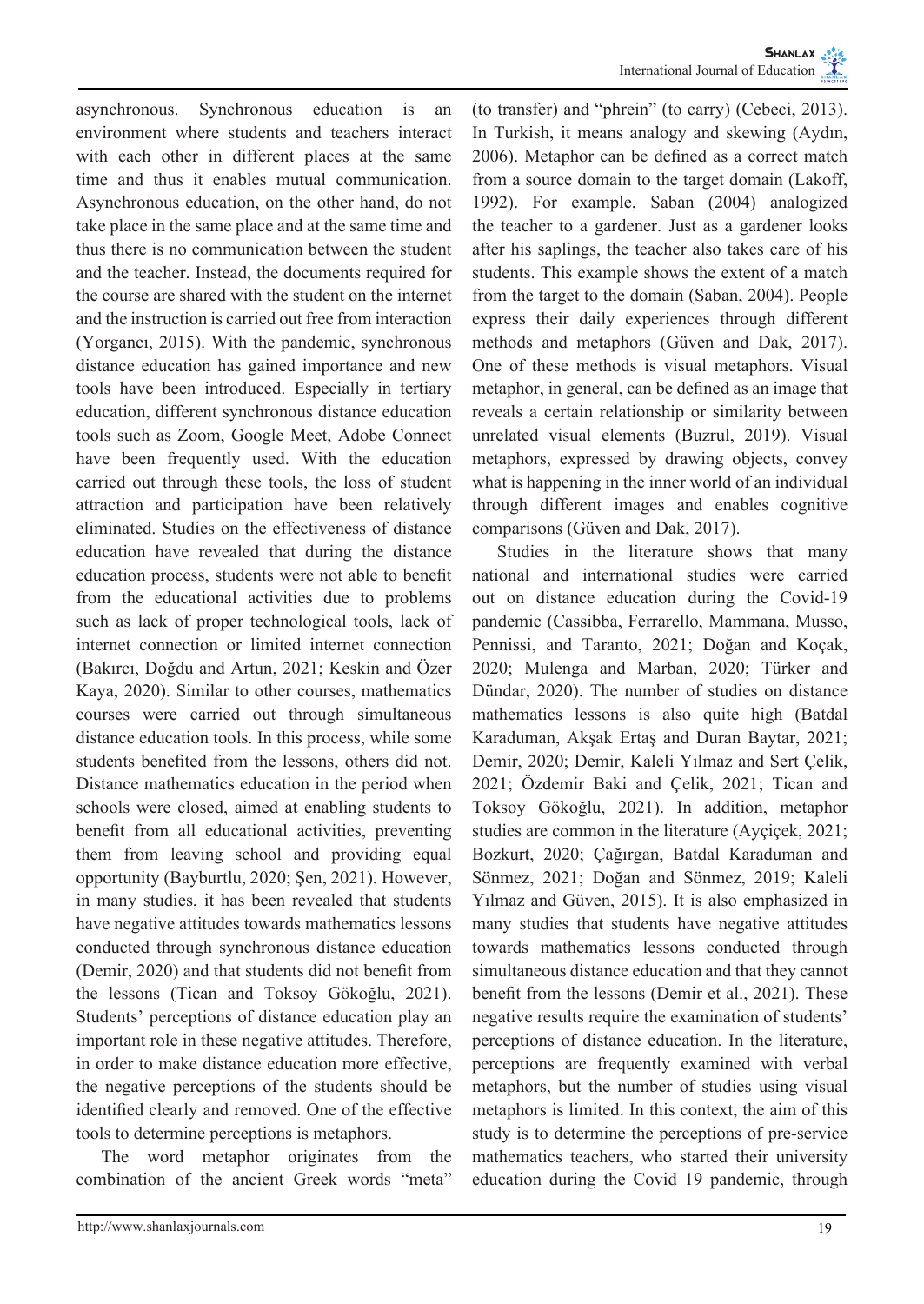visual metaphors and verbal explanations. Within the scope of this purpose, the main research question of the present study was: "What are the perceptions of pre-service mathematics teachers who attended distance education?". Accordingly, the following sub-questions were addressed in the study:

- What are the metaphor codes and categories obtained from the drawings and explanations of the pre-service teachers?
- What are the visual metaphors that shape the perceptions of pre-service teachers about mathematics education?

## **Method**

In this section, detailed information about the research design, sample, data collection tools and data analysis is presented.

## **Design of the Research**

In this study, phenomonographic research method (phenomenology) was adopted. The phenomenology design is used to obtain in-depth and detailed information about the known facts (Yıldırım & Şimşek, 2018). In phenomenology, the relevance of the individuals' experiences to the phenomenon is investigated by examining their experiences (Onat Kocabıyık, 2016). Various phenomenological-based data collection methods can be used in phenomenological research, including interviews, participant observation, focus group interviews, and analysis of personal texts (Lester, 1999). In this study, the phenomenology method was preferred because it was anticipated to determine the perceptions of pre-service mathematics teachers, who had never received face-to-face education at a university and took all their courses through distance education, during the Covid-19 process.

## **Study Group**

The sample of the study consisted of 31 preservice teachers (29 female, 2 male) studying in the first year of mathematics education department of a state university in the Marmara region of Turkey. Purposive sampling method was used in sample selection. Care was taken to ensure that all of the pre-service teachers participating in the study had never taken a face-to-face course at the university.

Participation in the study was on a voluntary basis and all of the ethical considerations were strictly followed. The names of the participants were anonymized and each of them was coded as C1, C2, … and C31. The pre-service teachers with the codes of C10 and C13 are male, while the others are female.

## **Data Collection Tools**

The Metaphorical Perception Form developed by the researchers was used as the data collection tool. In order to determine their perceptions about mathematics education carried out with distance education through visual metaphors in the Covid-19 process, the participants were asked the following question:

"Dear participant, in the space below, draw the first thing that comes to your mind when you think of mathematics education, considering the distance education courses you took during the Covid-19 process. The drawing does not need to be beautiful. Draw a possible picture you can think of and please explain why you made such a drawing."

#### **Analysis of Data**

The data obtained from the study were analyzed using content analysis method, which is one of the qualitative data analysis methods. In this sense, first, visual metaphors and explanations presented by the participants were examined, and then codes in the responses were determined. Then, the related codes were brought together to form categories. For example, the teacher's inability to see the students during the online lessons was classified under the uncontrolled metaphor code, which was then grouped under the education process category. Other codes and categories were established in a similar way. The coding was done by both researchers and the reliability of the data was calculated using the formula "Reliability = Consensus / (Agreement + Disagreement)" (Miles and Huberman, 1994). The agreement between the two researchers was found to be at an acceptable level (82%). When two reserachers had different ideas in classifying one of the coding, a consensus was reached in different codings and a common decision was made. In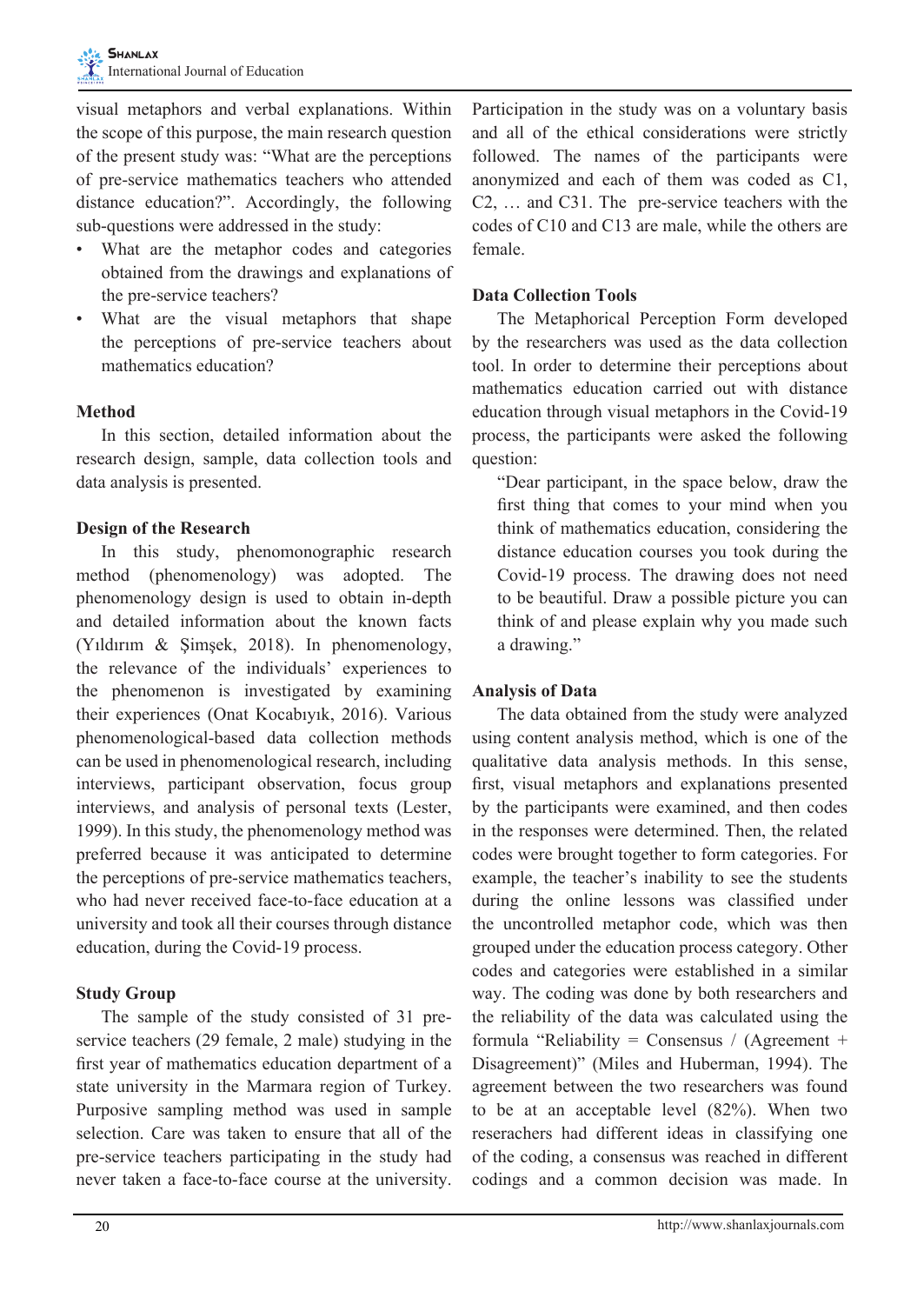addition, the data were examined by two experts in the field of mathematics education in order to check the validity and reliability. The validity of the data was increased by quoting the opinions of pre-service mathematics teachers in the findings section.

## **Ethical Considereations**

In this study, all the rules specified in "Higher Education Institutions Scientific Research and Publication Ethics Directive" were strictly followed. Actions specified under the title of "Actions Contrary to Scientific Research and Publication Ethics" were not carried out. In addition, ethical permission required to carry out the study was obtained from Bursa Uludağ University Social and Human Sciences Scientific Research and Publication Ethics Committee (02.07.2021/ E-20585590-302.08.01- 2468)

### **Findings**

The findings were examined under two headings. First, the codes and categories established based on the drawings and explanations of the participants were presented. Second, the drawings made by the participants, in other words visual metaphors, and their comments were introduced.

# **Metaphor Codes and Categories Obtained from Pre-service teachers' Drawings and Drawing Descriptions**

The participants were asked to draw the first thing that came to their minds when they thought of mathematics education, taking into account the online lessons they had attended, and to explain why they made such a drawing. Each drawing and explanation were transcribed, and the following codes and categories were obtained as a result of the content analysis. Table 1 shows the codes, metaphors and remarkable elements in drawings obtained through visual metaphor analysis.

| <b>Categories</b>        | <b>Visual Metaphor Code</b> | <b>Remarkable Elements in Drawings</b>                                                                                                                                                                                                                                                                          |
|--------------------------|-----------------------------|-----------------------------------------------------------------------------------------------------------------------------------------------------------------------------------------------------------------------------------------------------------------------------------------------------------------|
|                          | Insufficiency               | Being away from the educational environment<br>$\bullet$<br>Just looking at the screen<br>$\bullet$                                                                                                                                                                                                             |
| <b>Education Process</b> | Lack of Control             | Teacher's inability to obtain answeres when he/she ask<br>٠<br>questions to students<br>Teacher's inability to see the students during the online<br>$\bullet$<br>lessons<br>Difficulty in taking the register<br>$\bullet$<br>Students' unwillingness to attend to the lecture,<br>$\bullet$<br>sleeping, etc. |
|                          | Lack of Support             | Not being able to ask questions to the teacher<br>$\bullet$<br>Teacher's inability to answer the students' questions<br>$\bullet$<br>adequately                                                                                                                                                                 |
|                          | Abstract                    | Students' inability to touch geometric shapes<br>٠<br>Being content with reading what is written on the screen<br>٠<br>instead of using pen and paper in the lesson                                                                                                                                             |
|                          | Inequality                  | Lack of technological tools<br>٠<br>Lack of internet connection<br>$\bullet$<br>Power cut<br>$\bullet$                                                                                                                                                                                                          |
| Emotions                 | Loneliness                  | Student sitting alone at a table in a room<br>$\bullet$<br>The teacher who teaches alone<br>٠                                                                                                                                                                                                                   |
|                          | Apathy                      | Nothing clear from the facial expressions<br>$\bullet$<br>Frozen facial expressions<br>٠<br>Inability to understand emotions due to masks on faces<br>٠                                                                                                                                                         |
|                          | Unhappiness                 | Unhappy facial expression<br>$\bullet$                                                                                                                                                                                                                                                                          |

**Table 1: Visual Metaphor Code and Categories**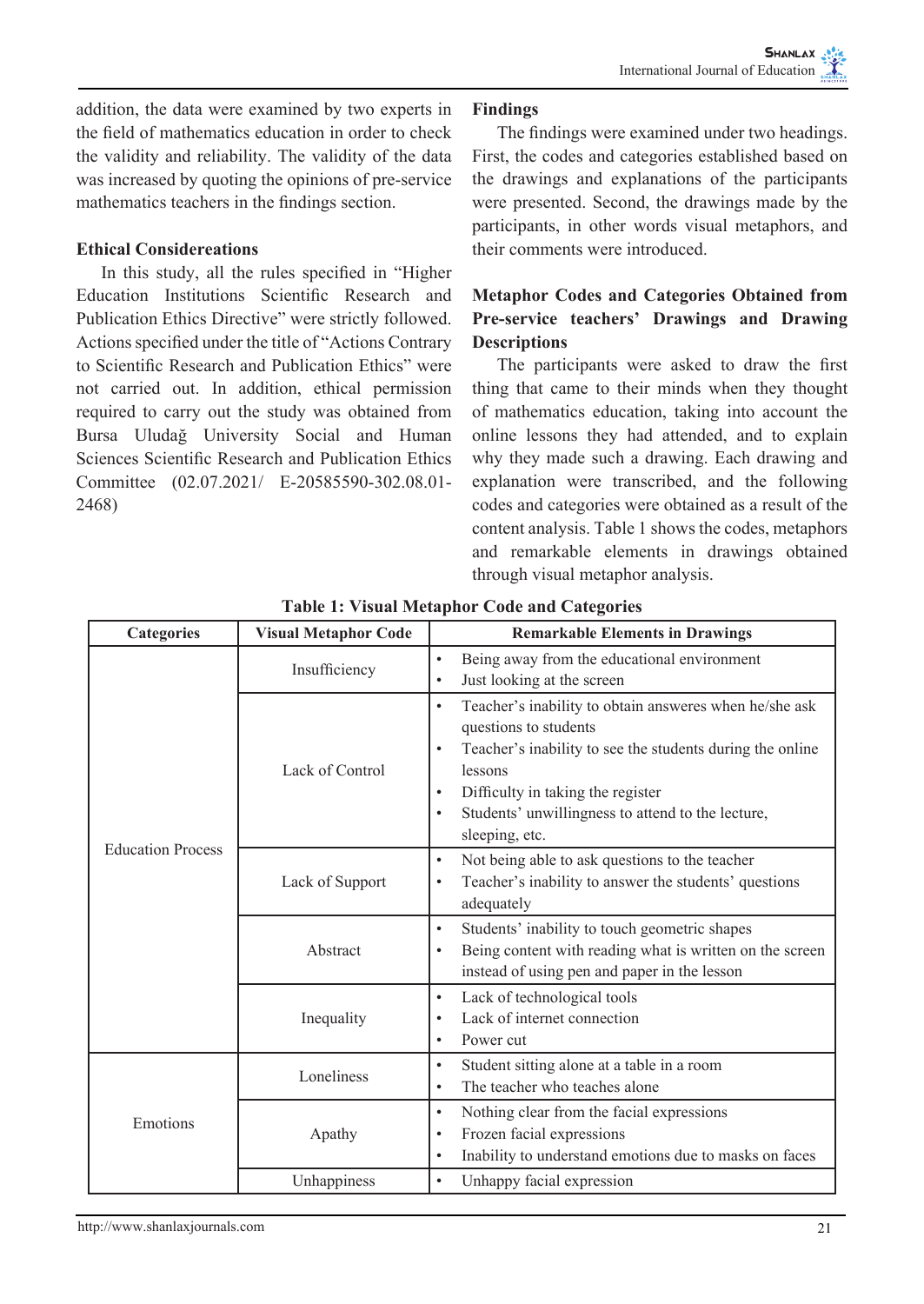|          | Loss of Motivation | An uneven environment<br>Being torn between listening to lectures and playing<br>computer games |
|----------|--------------------|-------------------------------------------------------------------------------------------------|
| Emotions | Indifference       | Watching a match<br>Listening to music, songs<br>Messaging on<br>Sleeping                       |
|          | Lumpishness        | A choked body from gaining weight<br>Weighing error due to excess weight                        |

As shown in Table 1, the metaphors obtained from the drawings are grouped under two categories as "educational process" and "emotions". In Table 2, the metaphor codes in the education process category

and the participants who drew for these metaphors are indicated. In addition, the participants' explanation for each metaphor is presented under the table.

| <b>Education Process Category</b> | <b>Pre-service teachers</b>                                                                                                                                                                                                                | Frequency | $\frac{0}{0}$ |
|-----------------------------------|--------------------------------------------------------------------------------------------------------------------------------------------------------------------------------------------------------------------------------------------|-----------|---------------|
| Insufficiency                     | C <sub>3</sub> , C <sub>5</sub> , C <sub>8</sub> , C <sub>10</sub> , C <sub>11</sub> , C <sub>12</sub> , C <sub>16</sub> , C <sub>17</sub> ,<br>C18, C19, C20, C21, C22, CÖ25, C26,<br>C <sub>29</sub> , C <sub>30</sub> , C <sub>31</sub> | 17        | 38            |
| Lack of Control                   | C7, C8, C12, C13, C14, C17, C19, C20,<br>C <sub>21</sub> , C <sub>22</sub> , C <sub>25</sub> , C <sub>26</sub> , C <sub>27</sub> , C <sub>30</sub>                                                                                         | 14        | 31            |
| Lack of Support                   | C <sub>2</sub> , C <sub>4</sub> , C <sub>14</sub> , C <sub>21</sub> , C <sub>28</sub>                                                                                                                                                      |           | 11            |
| Abstract                          | C <sub>6</sub> , C <sub>7</sub> , C <sub>20</sub> , C <sub>26</sub> , C <sub>30</sub>                                                                                                                                                      |           | 11            |
| Inequality                        | C8, C21, C25, C26                                                                                                                                                                                                                          | 4         | 9             |
|                                   | Total                                                                                                                                                                                                                                      | 45        | 100           |

**Table 2: Metaphors used by the Participants for the "Education Process" Category**

As seen in Table 2, pre-service teachers created metaphors in five different categories in the education category: insufficiency, lack of control, lack of support, abstract and inequality, respectively. The explanation of C21 about insufficiency was that *"I can't enjoy sitting in front of a screen and I can't get productive". C8's expressed lack of control by saying that "The teacher gives a lecture, but does not know to whom he is speaking, but the student listens to the lecture, but all he does is looking at the screen and asking questions from time to time. There is a wall between the teacher and the students. The computer and the phone replaced the pen and the book."*. Furthermore, C14's explanation about lack of support was as follows: *"In post-Covid online* 

*education, students are afraid to contact the teacher because they are not used to it or because they are embarrassed, they cannot ask questions even if they do not understand". In addition, C26 mentioned Abstract by stating that "He cannot fully understand and learn what the teacher is trying to teach". C25's explanation about inequality was that "The troublesome process and the impossibilities brought the society to a solution like online education. I can critically comment on the resolution value of this solution as follows: Unequal opportunities (desk, internet, computer, tablet, phone...)"*.

Table 3 demonstrates metaphor codes and the frequency of the participants for the Emotion category.

**Table 3: Metaphors used by the Participants for the Emotions Category**

| <b>Emotions Category</b> | <b>Teacher Candidate Codes</b>                                    |    | $\frac{0}{0}$ |
|--------------------------|-------------------------------------------------------------------|----|---------------|
| Loneliness               | C1, C2, C3, C10, C11, C12, C13, C14, C15, C16, C17, C18, C20, C21 | 14 | 32            |
| Apathy                   | C3, C4, C5, C6, C7, C9, C10, C11, C15, C18, C29                   |    | 26            |
| Unhappiness              | C8, C11, C16, C20, C25, C29, C30                                  |    |               |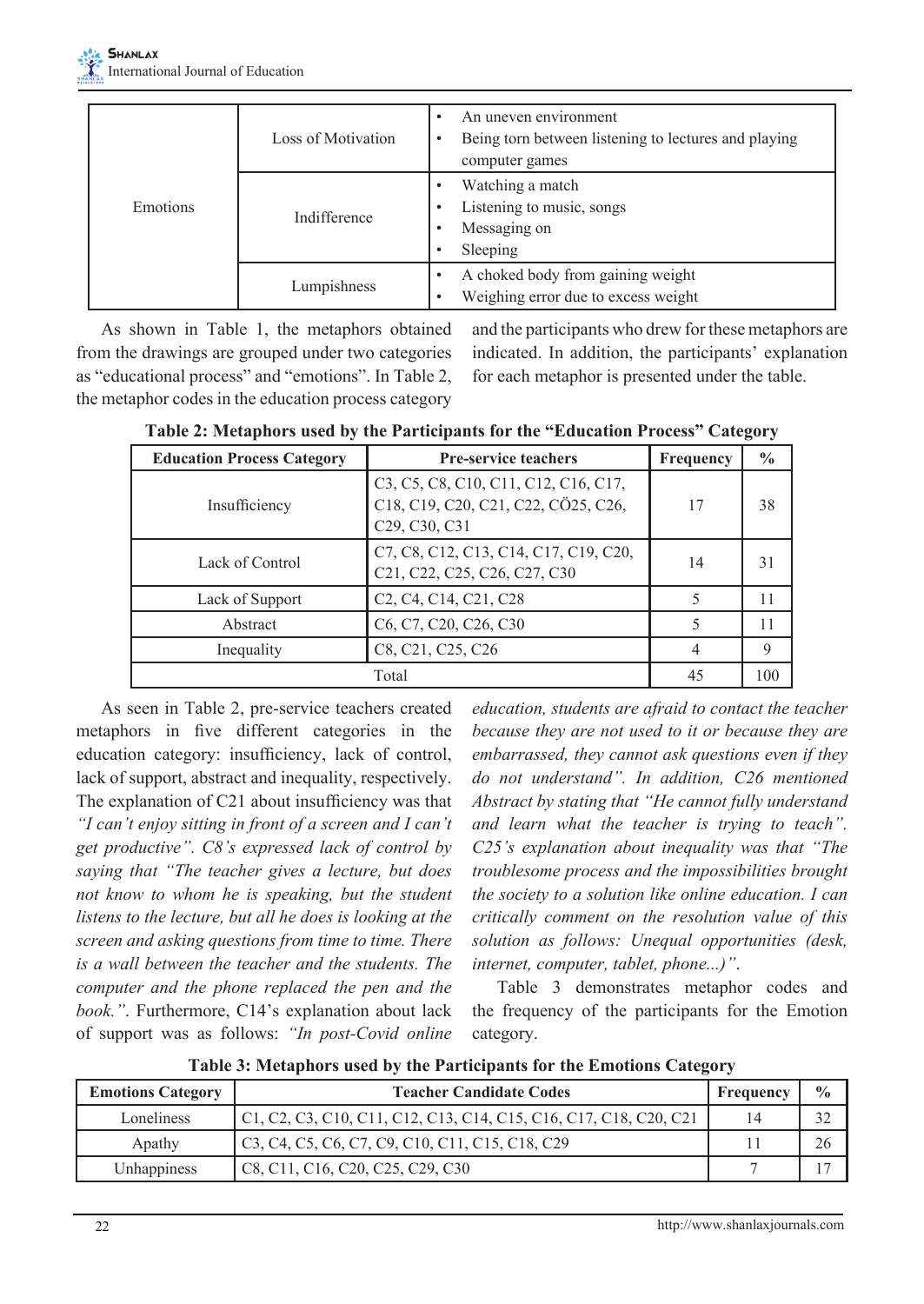|              | Loss of Motivation $\vert$ C11, C13, C16, C26, C30 |    | $\overline{1}$                   |
|--------------|----------------------------------------------------|----|----------------------------------|
| Indifference | C8, C11, C17, C26, C27                             |    | 1 <sub>0</sub><br>$\overline{1}$ |
| lumpishness  | C <sub>16</sub>                                    |    |                                  |
| Total        |                                                    | 43 | 100                              |

The participants used six different metaphors in the category of Emotions: loneliness, apathy, unhappiness, loss of motivation, apathy, and lumpishness, respectively. The explanation of C2 about Loneliness was that *"When the department I won was announced, I started to dream that I would study mathematics. However, it was a great disappointment that the Covid-19 epidemic broke out and I learned that I will start the 1st grade with distance education. It was a great shortcoming that my first university year was spent in front of the computer, wandering around the rooms. This drawing describes these: My computer, my desk, my tea, the online lesson and me…"*. The explanation of C10 about Apathy was as follows: *"A student who receives education without feeling any emotion, without seeing his/her teacher and friends through distance education"*. C20 explained Unhappiness by saying that *"The teacher is unhappy"*. In addition, C30 mentioned Loss of Motivation by expressing that *"There are many factors in the home environment that will attract your attention. The fact that your bed is a few rooms away at most is a bad stimulus"*. The explanation of C17 about Indifference was as follows: *"Sometimes, when your computer is on for the lesson, you are not able to take care of the lesson because of trying to wake up from sleep or the things need to get done at that moment in the house"*. C16 described lumpishness as follws that *"I think that although our professors worked more efficiently in post-Covid-19 mathematics education, I tried to explain that our brain and soul were numb due to being imprisoned in our room while following us on the inefficient computer, which was not fully passed, and the mathematics classes we attended were not very productive, as we became depressed and increasingly clumsy"*.

# **Findings Related to Visual Metaphors Created by Pre-service Mathematics Teachers**

In this section, an example of the drawings made by pre-service teachers and explained in the previous



**Figure 1: C10's Drawing about Insufficiency**

Figure 1 shows a student trying to listen to a lecture in a closed environment on a bed in his room at home. He is alone and the interaction is completely gone. There is no discipline. In addition, he does not have any expression. He is listening to the lesson in a numb state.



**Figure 2: C19's Drawing about Lack of Control**

The teacher gives the lesson in an online environment. However, the students' cameras are turned off. The teacher is not sure whether they understand the lesson or not. The teacher does not have any opportunity to observe the students. The interaction between the teacher and the participants has completely disappeared.



**Figure 3: C14's Drawing about Lack of Support** Lessons are carried out on the computer screen. Teacher and student are not in the same environment.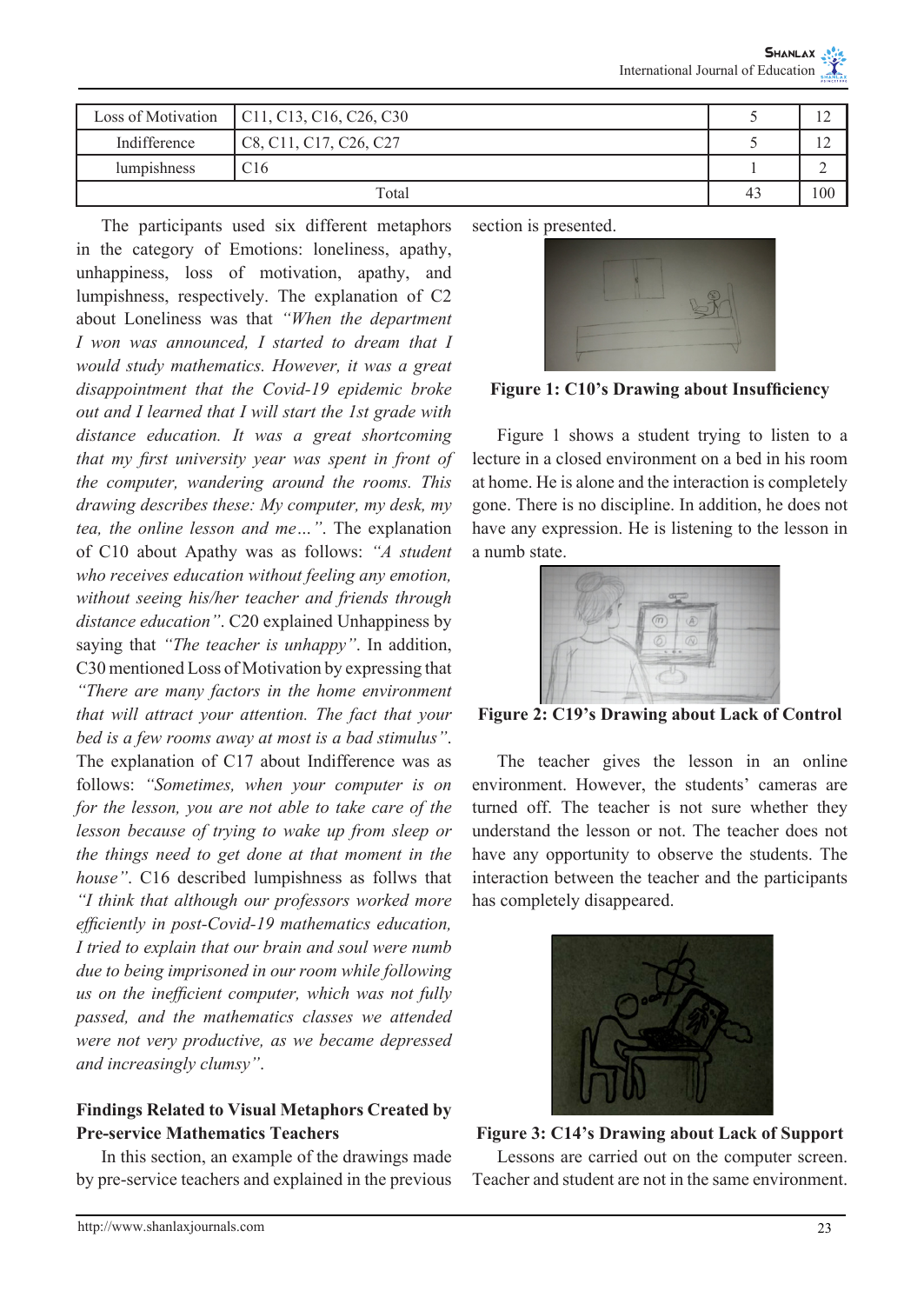Interaction between teacher and student is removed. Although the teacher transfers the knowledge, he/she cannot reach the student. He/she cannot answer the questions in the mind of the student. Situations such as accessing the knowledge and asking questions is not possible for the student.



**Figure 4: C6's Drawing about Abstract**

It is possible to consider mathematics as an abstract lesson in that is the computer screen is dark.



**Figure 5: C25's Drawing about Inequality**

There is not equal opportunity in distance education .The fact that the student cannot attend the class because there is no electricity in her house is a proof of this argument.



**Figure 6: C3's Drawing about Loneliness**

It is noteworthy that it is an isolated environment. The individual in the drawing is not happy, instead it is portrayed as if he/she were frozen. There are only students and computers in the environment. Mutual interaction is lost.



**Figure 7: C3's Drawing about Apathy**

In the drawing, everything is computerized. People's emotions are incomprehensible since their faces are covered with masks.



**Figure 8: C11's Drawing about Unhappiness**

The student is unhappy and unemotional. There is chaos in the drawing.



**Figure 9: C30's Drawing about Loss of Motivation**

Lessons are carried out through the computer screen and thus became more abstract. The student tries to decide between playing the game and attending to the lesson. He/she has lost his/her motivation.



**Figure 10: C17's Drawing about Indifference**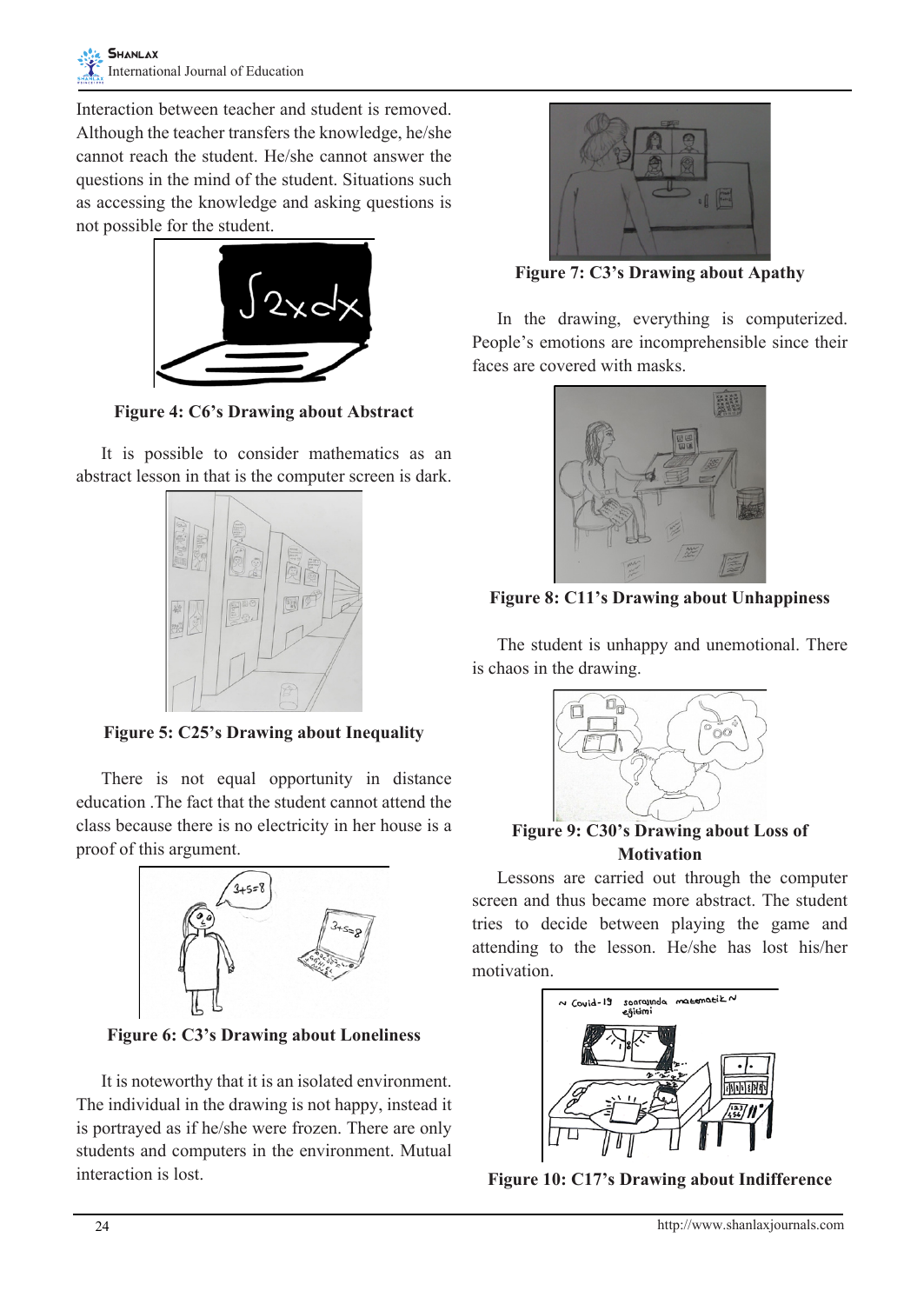Courses are transferred to the online environment. Although the lesson starts early in the morning, he/ she does not need to worry of being late for the lesson because it is at the student's home. That is the reason why he/she does not wake up. There is no school discipline in distance education. The light on the computer indicates that the lesson has started. However, since the teacher cannot see the students, he/she continues to sleep. The student is not interested in the lesson.



**Figure 11: C16's Drawing about Lumpishness**

After the pandemic, the colors in the student's life have disappeared. He/she lost all his/her motivation. Everything is limited to a computer in a room. It is almost like a prison. The railings in the front of the drawing proves this. In addition, the walls resembles prison walls. Furthermore, he/she is gaining weight, which is evident with the scale which has given an error. The posture of the student is also an indication that he/she has become clumsy.

## **Discussion, Conclusions and Recommendations**

In this study, the perceptions of pre-service mathematics teachers, who started their university education during the Covid-19 pandemic and took all their courses through distance education, were examined through visual metaphors. The findings showed that visual metaphors can be grouped under two categories: educational process and emotions. In the "educational process" category, the metaphors of "inefficiency, lack of control, lack of support, abstract and inequality" were identified. As the metaphor codes shows, the perceptions of the participants towards the education process were negative. The drawings and explanations revealed that the participants often did not benefited from the mathematics lessons conducted through distance

education. In addition, it was found that many of them were interested in non-educational activities during the lesson and the online lessons cannot be controlled as is the case in traditional classroom environment. It was also seen that they were afraid to ask questions to the teacher and they were not able to receive sufficient support. Since all educational activities were carried out through the internet, it was difficult to attend the lessons due to some reasons such as internet connection problems, lack of hardware and different responsibilities to be done at home, etc. Studies in the literature indicate that pre-service teachers have negative perceptions and attitudes towards simultaneous distance education (Kaleli Yılmaz and Güven, 2015; Karatepe, Küçükgencay and Peker, 2020). Yolcu (2020) emphasized that pre-service teachers have negative experiences about distance education due to the reasons such as lack of insufficient opportunities to ask questions, lack of communication with the teacher and peers, distraction in the home environment, etc. These findings are similar to the results obtained in the present study.

Second, visual metaphors were grouped under "emotions" category. In this category, the metaphors of "loneliness, apathy, unhappiness, loss of motivation, indifference and Lumpishness" were identified. Similar to education process category, visual metaphors in emotions category revealed that the perceptions of the participants towards mathematics education conducted through distance education were negative. Many of the participants said that they attended to the lectures while they are having tea or coffee, food and often lying down. They also stated that they may engage in different non-educational activities such as playing computer games while listening to the lecture. In addition, it was found that they became very clumsy because they attented to the lectures on the computer all the time and that they could not feel any emotion in the lessons taught with a mask. They added that they lost motivation and felt unhappy because their attention was constantly distracted. The studies in the literature reported detailed findings about the negative features of distance education (Arar, Öneren and Yurdakul, 2021; Yolcu, 2020). It is frequently emphasized that students who cannot interact face-to-face with their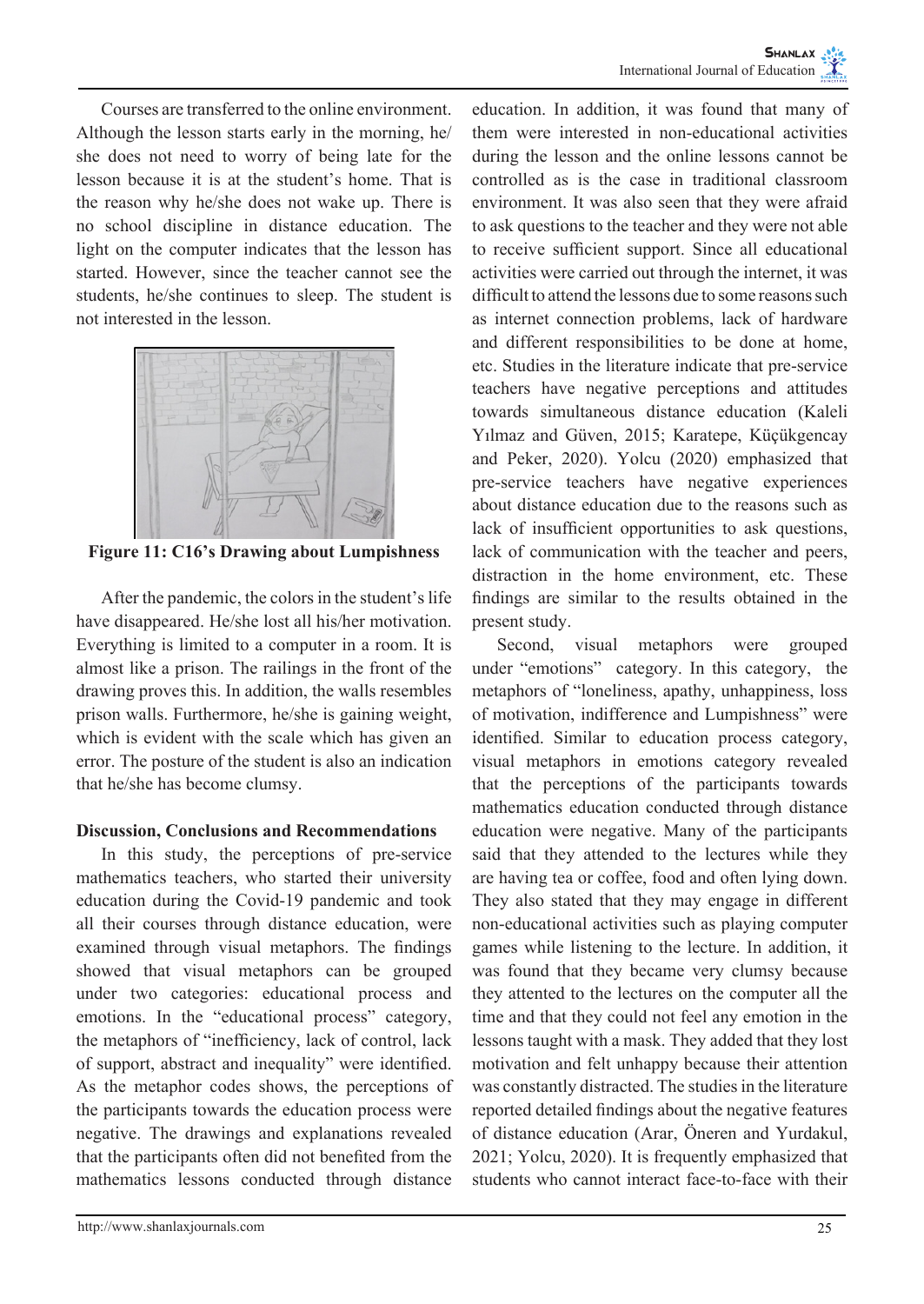classmates and instructors, in particular, experience loss of motivation as a result of distraction (Brown, 2017; Çilek, Uçan and Ermiş, 2021). In this context, it can be said that the results of the present study are in line with the studies in the literature. However, there are also studies reporting positive attitudes on distance education and emphasizing the advantages of it (Atik, 2020; Paydar and Doğan, 2019). Unfortunately, not even a single positive metaphor was used by the participants in the present study. This study was carried out in the first year of the pandemic, when people were more afraid of, away from sociality, felt bad because of the restrictions and forced to compulsory distance education. In addition, the participants had dreamed of university for years, thinking about the friendships and social environments they would establish there. However, the pandemic, which was dominated by both fear and uncertainty, completely disappointed them. In this context, the fact that the students did not use any positive metaphor can be expected. The other reasons for these negative perceptions may be lack of synchronous distance education practices, practitioners' attitudes and lack of technological equipment and infrastructure.

Participants expressed that one of the most important disadvantages of distance education carried out during the pandemic was that it hindered equal opportunity in education. Han, Demirbilek and Demirtaş (2021) found in their study with school administrators and teachers that inequality in education increased in the distance education process. It has been stated in many studies that especially the children of low-income families living in rural areas have significant problems in attending lessons during distance education. However, only 4 participants (C8, C21, C25, C26) expressed these problems in this study. This means that the practice of distance education and the practitioners played a greater role in the negative perceptions of the participants. In particular, the fact that students attended to lectures while they were in bed or doing something else, and that they did not have to turn on the cameras paved the way for loss of control. In that case, in order for synchronous distance education activities to be beneficial, students should be included more in the process, environments where they can feel as if they

are in the classroom environment should be provided, students should be allowed to use cameras and microphones when necessary, and communication opportunities between students and teachers should be increased.

Finally, although the Covid-19 pandemic is expected to end , distance education will always exist. Therefore, it is recommended to provide synchronous environments where more control is ensured, participation is mandatory, both teachers and students use cameras and microphones. More fun, interactive and communicative environments should be provided to create more positive perceptions towards distance mathematics education.

# **References**

- Adıyaman, Zehra. "Foreign Language Teaching through Distance Education." *The Turkish Online Journal of Educational Technology*, vol. 1, no. 1, 2002, pp. 92-97.
- Arar, Tayfun, et al. "The Place of Distance Education Process in the Perception of Graduate Students in the Scope of COVID-19: The Case of Kirikkale University." *Journal of University Research*, vol. 4, no. 2, 2021, pp. 154-67.
- Atik, Ali Derya. "Pre-service Science Teachers' Perception of Distance Education: A Metaphor Analysis." *International Journal of Scholars in Education*, vol. 3, no. 2, 2020, pp. 148-70.
- Aydın, İbrahim Hakki. "A Philosophic Methaphor "To be on the Way"." *Dinbilimleri Akademik Araştırma Dergisi*, vol. 6, no. 1, 2006, pp. 9-22.
- Ayçiçek, Burak. "Metaphorical Perceptions of High School Teachers Regarding the Hidden Curriculum." *Shanlax International Journal of Education*, vol. 9, no. 4, 2021, pp. 280-93.
- Bakırcı, Hasan, et al. "Investigation of Professional Achievements and Problems of Science Teachers in the Distance Education Process of Covid-19 Pandemic Period." *Ahi Evran Üniversitesi Sosyal Bilimler Enstitüsü Dergisi*, vol. 7, no. 2, 2021, pp. 640-58.
- Batdal Karaduman, Gülşah, et al. "Investigation of Teachers Experiences Regarding Mathematics Courses Carried Out by Distance Education."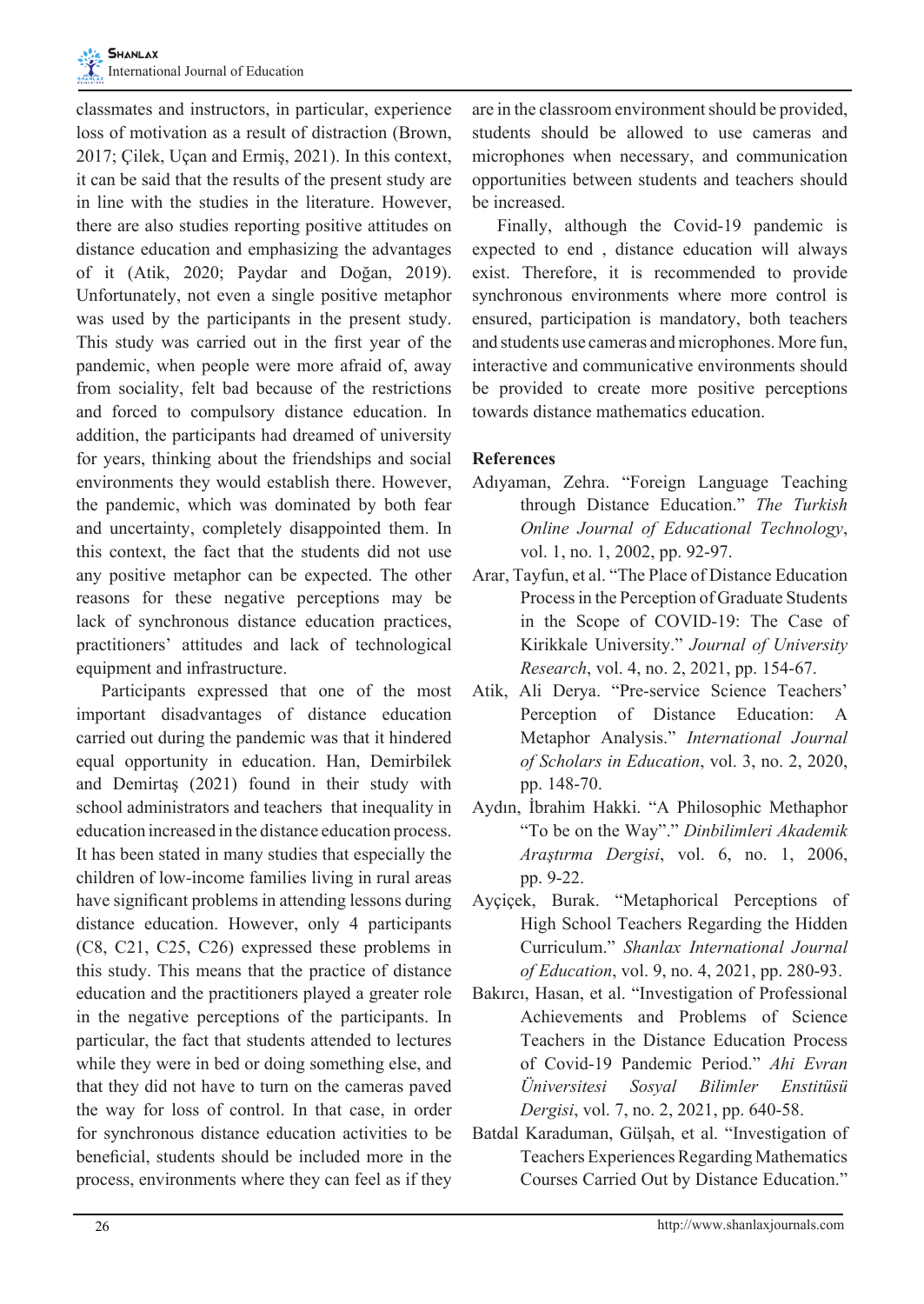*International Primary Education Research Journal*, vol. 5, no. 1, 2021, pp. 1-17.

- Bayburtlu, Yavuz Selim. "Turkish Education during Covid-19 Pandemic Distance Education Process." *Electronic Turkish Studies*, vol. 15, no. 4, 2020, pp. 131-51.
- Bozkurt, Aras. "Images and Perceptions of Primary School Students towards Distance Education during Coronavirus (COVID-19) Pandemic: A Metaphor Analysis." *Uşak Üniversitesi Eğitim Araştırmaları Dergisi*, vol. 6, no. 2, 2020, pp. 1-23.
- Brown, Liz. "New Technologies: A Transfer of Power." *Design Management Review*, vol. 28, no. 1, 2017, pp. 18-21.
- Buzrul, Handan Yaprak. *An Investigation of the Contributions of Metaphoric and Ironic Expression to Art Education*. Marmara University, 2019.
- Can, Ertuğ. "Coronavirus (Covid-19) Pandemic and Its Pedagogical Reflections: Open and Distance Education Practices in Turkey." *Açıköğretim Uygulamaları ve Araştırmaları Dergisi*, vol. 6, no. 2, 2020, pp. 11-53.
- Cassibba, Rosalinda, et al. "Teaching Mathematics at Distance: A Challenge for Universities." *Education Sciences*, vol. 11, no. 1, 2021.
- Cebeci, Oğuz. *Metafor ve Şiir Dilinin Yapısal Özellikleri*. İthaki Publishing, 2013.
- Çağırgan, Dilek, et al. "Visual Analysis of the Classroom Teacher Candidates' Metaphorical Perceptions Related to the Mathematics Course." *European Journal of Education Studies*, vol. 8, no. 4, 2021, pp. 76-100.
- Çilek, Adem, et al. "The Opinions of Classroom Teachers on Distance Education During the Pandemic Process." *TURAN: Center for Strategic Studies*, vol. 19, no. 49, 2021, pp. 308-323.
- Demir, Barış. "Investigation of Vocational School Students' Attitudes to Mathematics Courses Conducted with Distance Education." *Social Mentality and Researcher Thinkers Journal*, vol. 6, no. 39, 2020.
- Demir, Barış, et al. "Teachers' Attitudes and Opinions on Mathematics Lessons Conducted with Distance Education due to Covid-19

Pandemic." *Turkish Online Journal of Distance Education*, vol. 22, no. 4, 2021, pp. 147-63.

- Doğan, Soner, and Esma Koçak. "A Study on Distance Learning Activities in the Context of the EBA System." *Journal of Economics and Social Research*, vol. 7, no. 14, 2020, pp. 110-24.
- Doğan, Zeynep, and Damla Sönmez. "Investigating Metaphorical Perceptions of 4th Grade Students in Primary School Towards Mathematics Course Through the Visuals They Created." *Turkish Studies*, vol. 14, no. 1, 2019, pp. 245-62.
- Güven, Sibel, and Gizem Dak. "Visual Metaphors Created by Prospective Teachers with Regards to Public Personnel Selection Examination (KPSS)." *Journal of Education and Humanities*, vol. 8, no. 15, 2017.
- Han, Ferhat, et al. "Views of School Administrators and Teachers on Distance Education during the COVID-19 Pandemic." *Cumhuriyet International Journal of Education*, vol. 10, no. 3, 2021, pp. 1168-93.
- Kaleli Yılmaz, Gül, and Bülent Güven. "Determining the Teacher Candidates' Perceptions on Distance Education by Metaphors." *Turkish Journal of Computer and Mathematics Education*, vol. 6, no. 2, 2015, pp. 299-322.
- Karatepe, Fadimana, et al. "What are the Perspectives of Teacher Candidates on Synchronous Distance Education? A Survey Study." *Journal of Social and Humanities Sciences Research*, vol. 7, no. 53, 2020, pp. 1262-74.
- Keskin, Merve, and Derya Özer Kaya. "Evaluation of Students' Feedbacks on Web-Based Distance Education in the COVID-19 Process." *İzmir Kâtip Çelebi Üniversitesi Sağlık Bilimleri Fakültesi Dergisi*, vol. 5, no. 2, 2020, pp. 59-67.
- Lakoff, George. "The Contemporary Theory of Metaphor." *UC Berkeley Previously Published Works*, 1992.
- Lester, Stan. "An Introduction to Phenomenological Research." 1999.
- Miles, Matthew B., and Micheal A. Huberman. *Qualitative Data Analysis: An Expanded*